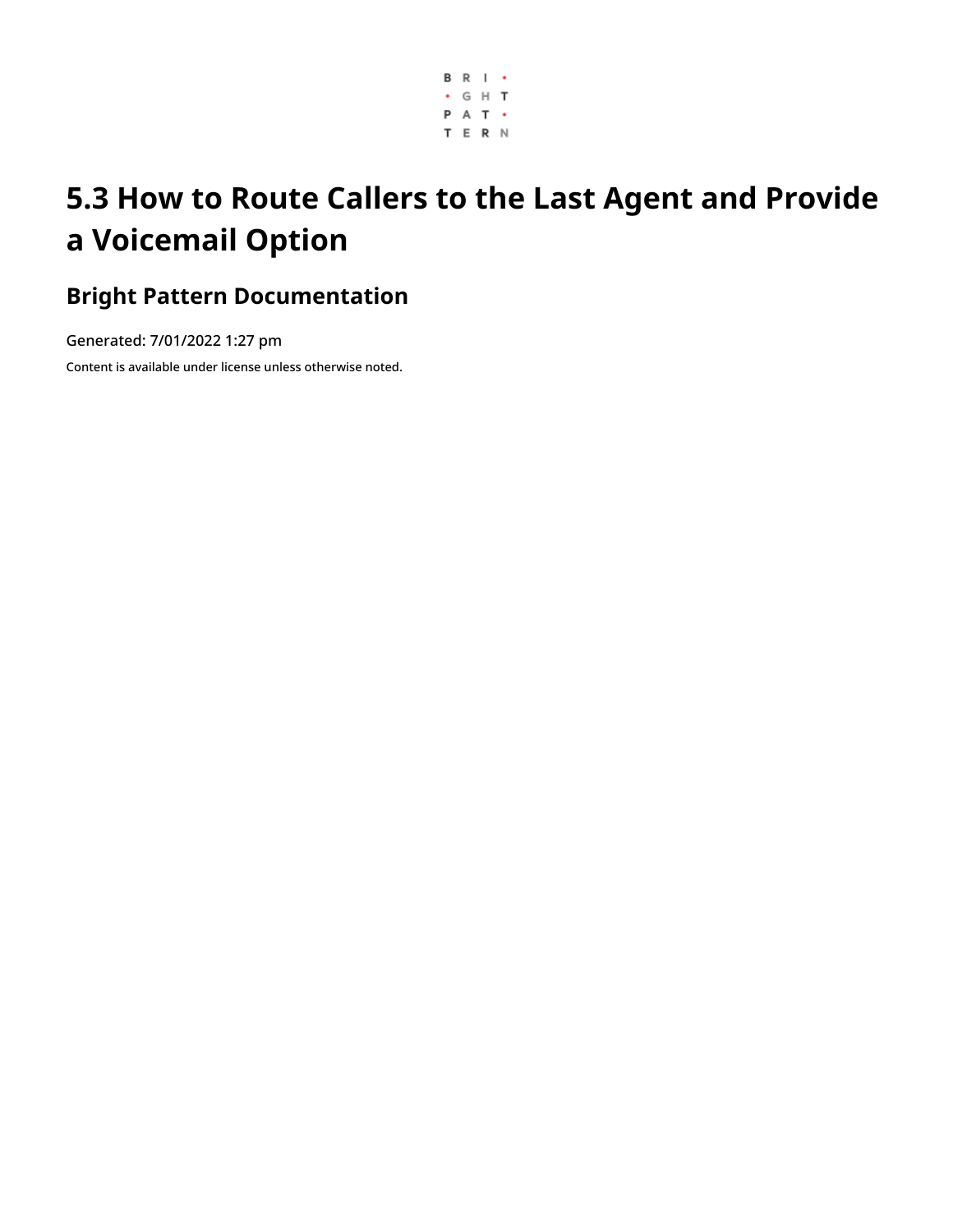### **Table of Contents**

<span id="page-1-0"></span>

| <b>Table of Contents</b>                       | $\overline{c}$           |
|------------------------------------------------|--------------------------|
| <b>Scenario Builder Overview</b>               | $\overline{3}$           |
| Scenario Engine                                | 3                        |
| <b>Graphical User Interface</b>                | 4                        |
| <b>Scenario Blocks</b>                         | 4                        |
| <b>Conditional Exits</b>                       | 4                        |
| Prompts                                        | 4                        |
|                                                |                          |
| Settings                                       | 4                        |
| <b>Find Agent</b>                              | 5                        |
| Settings                                       | 6                        |
| <b>Title text</b>                              | 6                        |
| Agent skills required                          | 6                        |
| Wait condition<br>add Interval                 | $6\overline{6}$<br>$6\,$ |
| Overflow call handling starts at               | 7                        |
| <b>HTML</b> code                               | 7                        |
| <b>Initial Message</b>                         | 7                        |
| Periodic Message                               | 7                        |
| <b>Escape button</b>                           | 8                        |
| Keep call in queue                             | $\overline{8}$           |
| Virtual Queue option                           | 8                        |
| Periodic reminder - repeat every               | 8                        |
| Other reminders                                | $\bf 8$                  |
| Keep playing hold music while ringing on agent | $\bf 8$                  |
| <b>Conditional Exits</b>                       | 9                        |
| No Agents                                      | $\overline{9}$           |
| Queue Limit                                    | 9                        |
| <b>Escape Digit</b>                            | $\mathsf g$              |
| Callback                                       | 9                        |
| <b>Time Out</b>                                | 9                        |
| Prompts                                        | 9                        |
| Music on hold                                  | $\overline{9}$           |
| <b>Initial Prompt</b>                          | $\overline{9}$           |
| <b>EWT Announcement</b>                        | 10                       |
| Virtual Queue availability announcement        | 10                       |
| Periodic reminder                              | 10                       |
| Keep playing hold music while ringing on agent | 10                       |
| Play random segment                            | 10                       |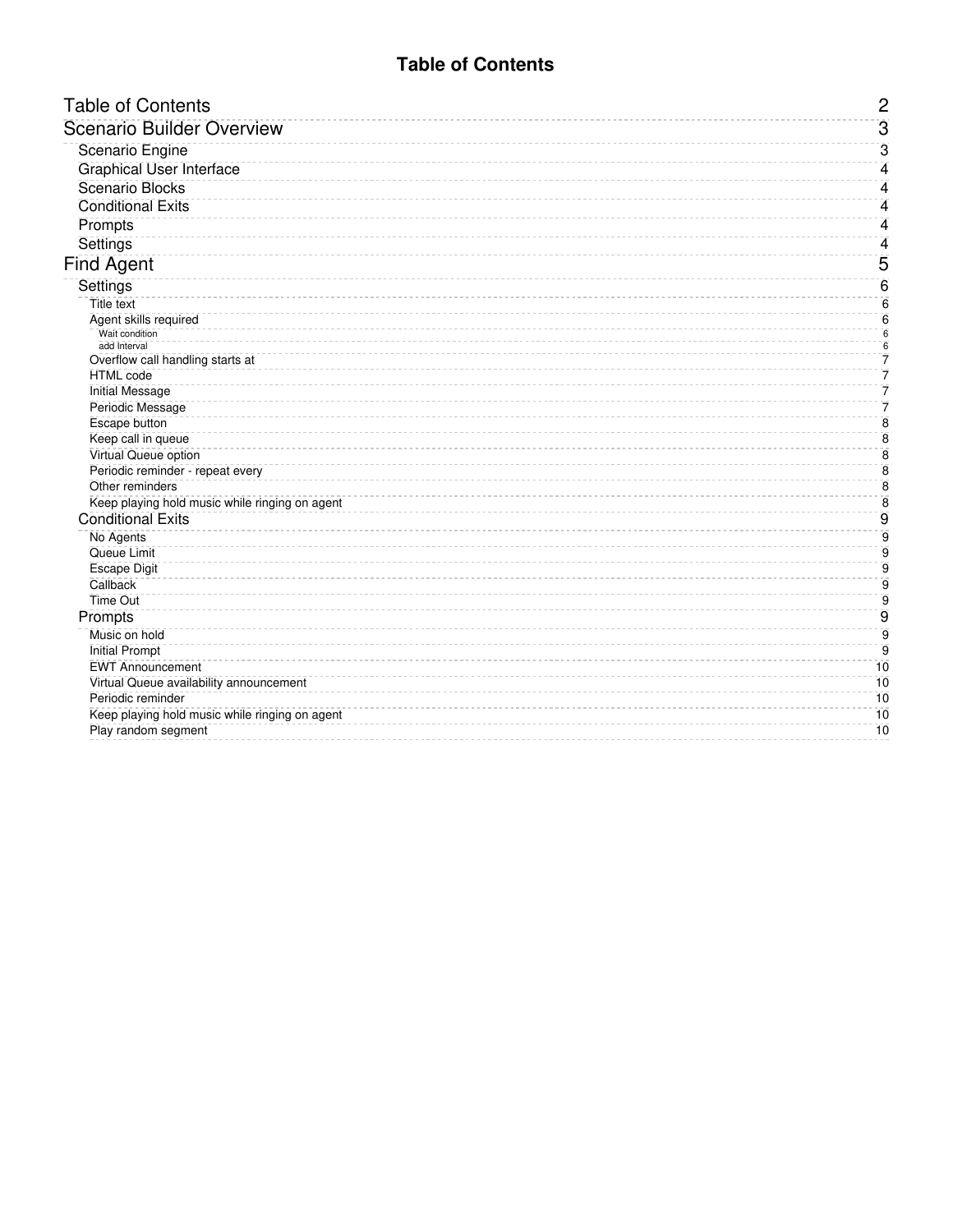1. REDIRECT [5.3:Contact-center-administrator-guide/Scenarios/ScenariosOverview](https://help.brightpattern.com/5.3:Contact-center-administrator-guide/Scenarios/ScenariosOverview)

# <span id="page-2-0"></span>**Scenario Builder Overview**

For every customer interaction that enters your contact center, Bright Pattern Contact Center software has to process that specific interaction to determine what to do with it (e.g., what prompts or announcements to apply, what resources to queue for, what music to play, or when to over-flow to alternate resources). The logic of such automated interaction processing is defined in a *scenario*. Execution of a scenario with respect to a specific interaction is triggered by a particular event, such as the arrival of a call at a specific access number, or the initiation of a chat session from a specific web page.

Scenarios are designed and edited in the Scenario Builder application. This application is launched from the Contact Center Administrator application when you add a new scenario or select an existing one for editing. For more information, see section [Scenarios](https://help.brightpattern.com/5.3:Scenario-builder-reference-guide/Exercises/HowtoCreateaVoiceScenarioThatRoutesCallerstoLastAgentwithVoicemail/?action=html-localimages-export#topic_contact-center-administrator-guide.2Fscenariosoverview) Overview of the Bright Pattern *Contact Center Administrator Guide*.



Scenario Builder

### <span id="page-2-1"></span>**Scenario Engine**

The Scenario Engine is the component of Bright Pattern Contact Center software that executes your scenarios. Starting from version 5.0, should scenario failover occur (i.e., the Scenario Engine fails while processing a [Voice](https://help.brightpattern.com/5.3:Scenario-builder-reference-guide/Exercises/HowtoCreateaVoiceScenarioThatRoutesCallerstoLastAgentwithVoicemail/?action=html-localimages-export#topic_contact-center-administrator-guide.2Fvoice) scenario), the scenario will be transferred to a backup Scenario Engine; this will restart the scenario from the last executed block and prevent active, connected calls from being disconnected.

The following are some examples of what can occur at various stages of scenario failover:

• If scenario was on [Interactive](https://help.brightpattern.com/5.3:Contact-center-administrator-guide/Glossary#Interactive_Voice_Response) Voice Response (IVR) stage, the current IVR block will run again. For example, if a scenario is on the [Collect](https://help.brightpattern.com/5.3:Scenario-builder-reference-guide/Exercises/HowtoCreateaVoiceScenarioThatRoutesCallerstoLastAgentwithVoicemail/?action=html-localimages-export#topic_scenario-builder-reference-guide.2Fcollectdigits) Digits block, all entered digits will be lost and the greeting prompt will be played again. If the same scenario has a second call leg (is on the **[Connect](https://help.brightpattern.com/5.3:Scenario-builder-reference-guide/Exercises/HowtoCreateaVoiceScenarioThatRoutesCallerstoLastAgentwithVoicemail/?action=html-localimages-export#topic_scenario-builder-reference-guide.2Fconnectcall) Call block)**, the second leg is immediately disconnected and the Connect Call block again starts to dial to the destination.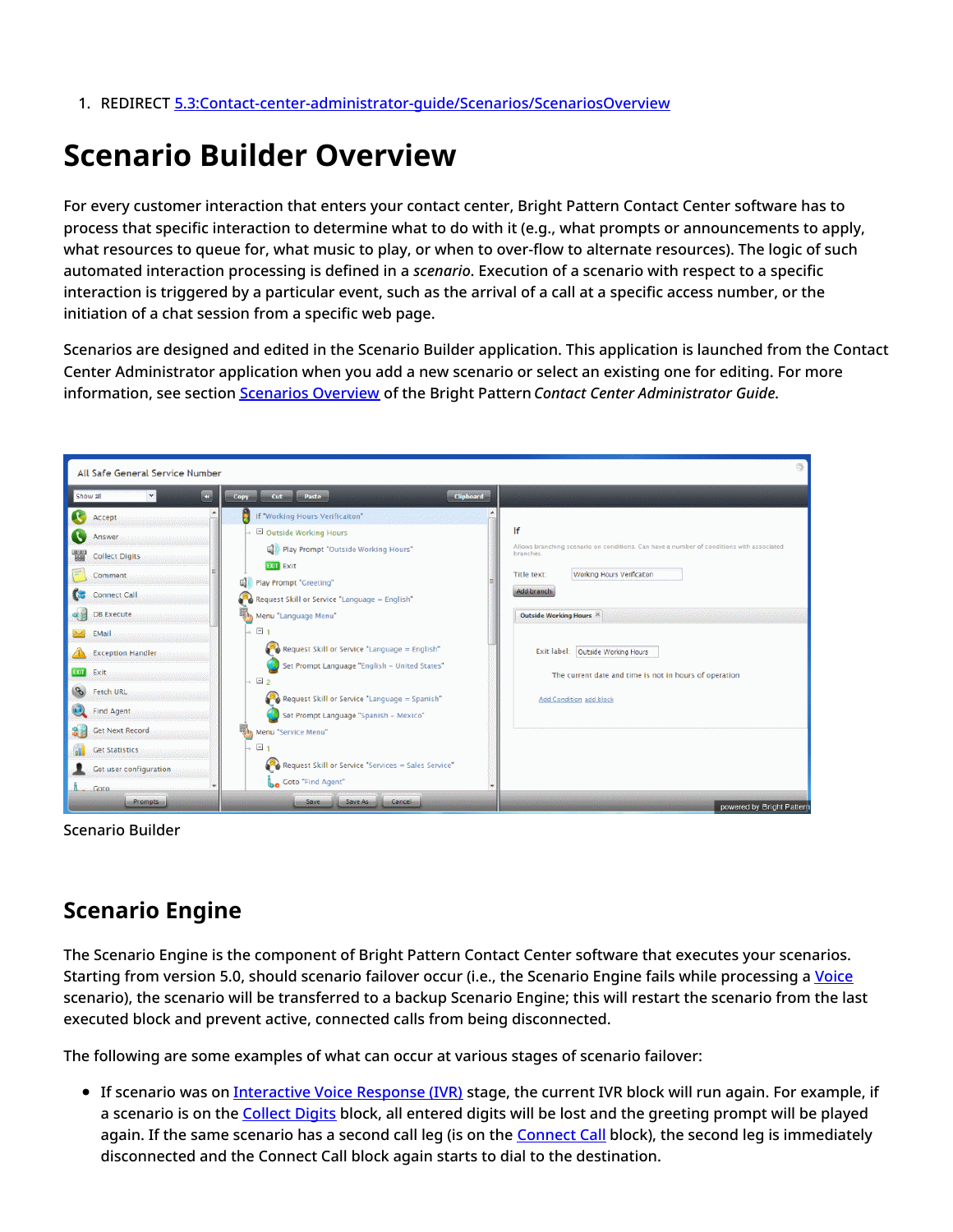- If a scenario failover occurs, calls waiting in the queue (i.e., theFind [Agent](https://help.brightpattern.com/5.3:Scenario-builder-reference-guide/Exercises/HowtoCreateaVoiceScenarioThatRoutesCallerstoLastAgentwithVoicemail/?action=html-localimages-export#topic_scenario-builder-reference-guide.2Ffindagent) block) will be immediately queued again by new Scenario Engine using the skill requirements collected by original scenario.
- Pending scenario blocks (i.e., ringing, dialing, transfers in progress) may be lost.

**Note**: Real-time statistics are incrementially affected by scenario failovers in some instances. For example, for gueued calls, one inbound call will increase statistic value by two (e.g., the first time when it was [queued](https://help.brightpattern.com/5.3:Reporting-reference-guide/AllMetrics#Inbound_Calls_Queued_for_the_Day_.28IN_Queued.29) by original Scenario Engine, the second time when it was switched over to new Scenario Engine).

## <span id="page-3-0"></span>**Graphical User Interface**

Scenario Builder incorporates a graphical user interface (GUI) with which you can visually connect a sequence of functional blocks, thus building your scenario. These blocks are known as *scenario blocks*. Scenarios are created using a flowchart format that represents the sequence of interaction processing steps in the scenario. Different scenario blocks perform different functions, such as playing prompts, collecting digits, or looking for available agents.

To add a block to the scenario, select it from the list on the left and drag it to the desired location within the scenario. To remove a block from a scenario, select the block within the scenario and drag it back to the list of blocks on the left.

## <span id="page-3-1"></span>**Scenario Blocks**

Each block has its own configuration attributes, which appear in the edit pane on the right when the block is added to the flowchart or selected within the flowchart. The attributes specify the function represented by the block. For example, the *Play Prompt* block has an attribute that specifies which prompt shall be played when this block is executed in a specific processing step of a specific scenario. The scenario blocks described in this guide may have configuration attributes related to conditional exits, prompts, and/or settings.

### <span id="page-3-2"></span>**Conditional Exits**

The scenario typically processes blocks sequentially; however, some blocks have multiple paths that the scenario can take after processing the block. These paths are called conditional exits. Conditional exits enable you to determine how the voice scenario responds to certain conditions that may occur during the processing of an interaction, such as an agent not responding to a call. Each conditional exit appears in the flowchart as green text beneath the block to which it applies. A conditional exit may contain a flow of blocks to handle specific situations.

### <span id="page-3-3"></span>**Prompts**

Many blocks use voice prompts to request input from callers, inform callers about events, or play music while callers are waiting for an agent. These prompts can be either prerecorded audio files or static prompts that the system generates using Text-to-Speech (TTS) functionality from textual prompt descriptions. The Prompt Manager dialog box in Scenario Builder lists all prompts the open voice scenario uses, and it lets you set the languages in which the voice scenario can play prompts.

## <span id="page-3-4"></span>**Settings**

Settings, also known as configuration attributes, for this block appear in the edit pane on the right when the block is added to the flowchart or selected within the flowchart. These settings specify the function represented by the block.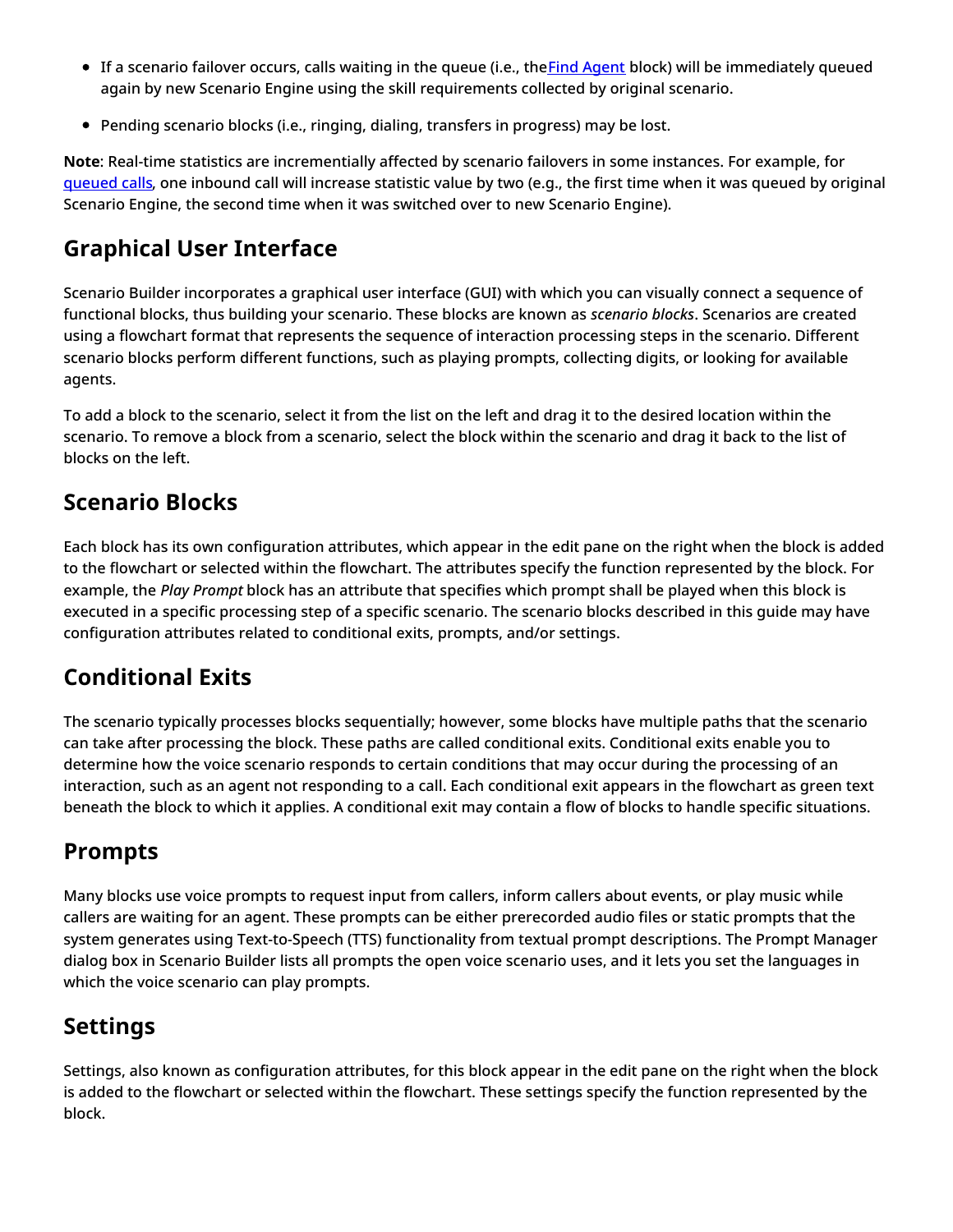The subsequent sections of this guide describe specific scenario blocks, their attributes, and usage. The blocks are listed in alphabetical order.

- 1. REDIRECT [5.3:Scenario-builder-reference-guide/ScenarioBlocks/GetUserConfiguration](https://help.brightpattern.com/5.3:Scenario-builder-reference-guide/ScenarioBlocks/GetUserConfiguration)
- 1. REDIRECT [5.3:Scenario-builder-reference-guide/ScenarioBlocks/ExceptionHandler](https://help.brightpattern.com/5.3:Scenario-builder-reference-guide/ScenarioBlocks/ExceptionHandler)
- 1. REDIRECT [5.3:Scenario-builder-reference-guide/ScenarioBlocks/FindAgent](https://help.brightpattern.com/5.3:Scenario-builder-reference-guide/ScenarioBlocks/FindAgent)

- 1. REDIRECT [5.3:Scenario-builder-reference-guide/ScenarioBlocks/PlayPrompt](https://help.brightpattern.com/5.3:Scenario-builder-reference-guide/ScenarioBlocks/PlayPrompt)
- 1. REDIRECT [5.3:Scenario-builder-reference-guide/ScenarioBlocks/Menu](https://help.brightpattern.com/5.3:Scenario-builder-reference-guide/ScenarioBlocks/Menu)
- 1. REDIRECT [5.3:Scenario-builder-reference-guide/ScenarioBlocks/Voicemail](https://help.brightpattern.com/5.3:Scenario-builder-reference-guide/ScenarioBlocks/Voicemail)
- 1. REDIRECT [5.3:Scenario-builder-reference-guide/ScenarioBlocks/Goto](https://help.brightpattern.com/5.3:Scenario-builder-reference-guide/ScenarioBlocks/Goto)
- 1. REDIRECT [5.3:Scenario-builder-reference-guide/ScenarioBlocks/ExceptionHandler](https://help.brightpattern.com/5.3:Scenario-builder-reference-guide/ScenarioBlocks/ExceptionHandler)
- 1. REDIRECT [5.3:Scenario-builder-reference-guide/ScenarioBlocks/ExceptionHandler](https://help.brightpattern.com/5.3:Scenario-builder-reference-guide/ScenarioBlocks/ExceptionHandler)
- 1. REDIRECT [5.3:Scenario-builder-reference-guide/ScenarioBlocks/ConnectCall](https://help.brightpattern.com/5.3:Scenario-builder-reference-guide/ScenarioBlocks/ConnectCall)
- 1. REDIRECT [5.3:Scenario-builder-reference-guide/ScenarioBlocks/FindAgent](https://help.brightpattern.com/5.3:Scenario-builder-reference-guide/ScenarioBlocks/FindAgent)
- 1. REDIRECT [5.3:Scenario-builder-reference-guide/ScenarioBlocks/Exit](https://help.brightpattern.com/5.3:Scenario-builder-reference-guide/ScenarioBlocks/Exit)
- 1. REDIRECT [5.3:Contact-center-administrator-guide/CallCenterConfiguration/Identification](https://help.brightpattern.com/5.3:Contact-center-administrator-guide/CallCenterConfiguration/Identification)

# <span id="page-4-0"></span>**Find Agent**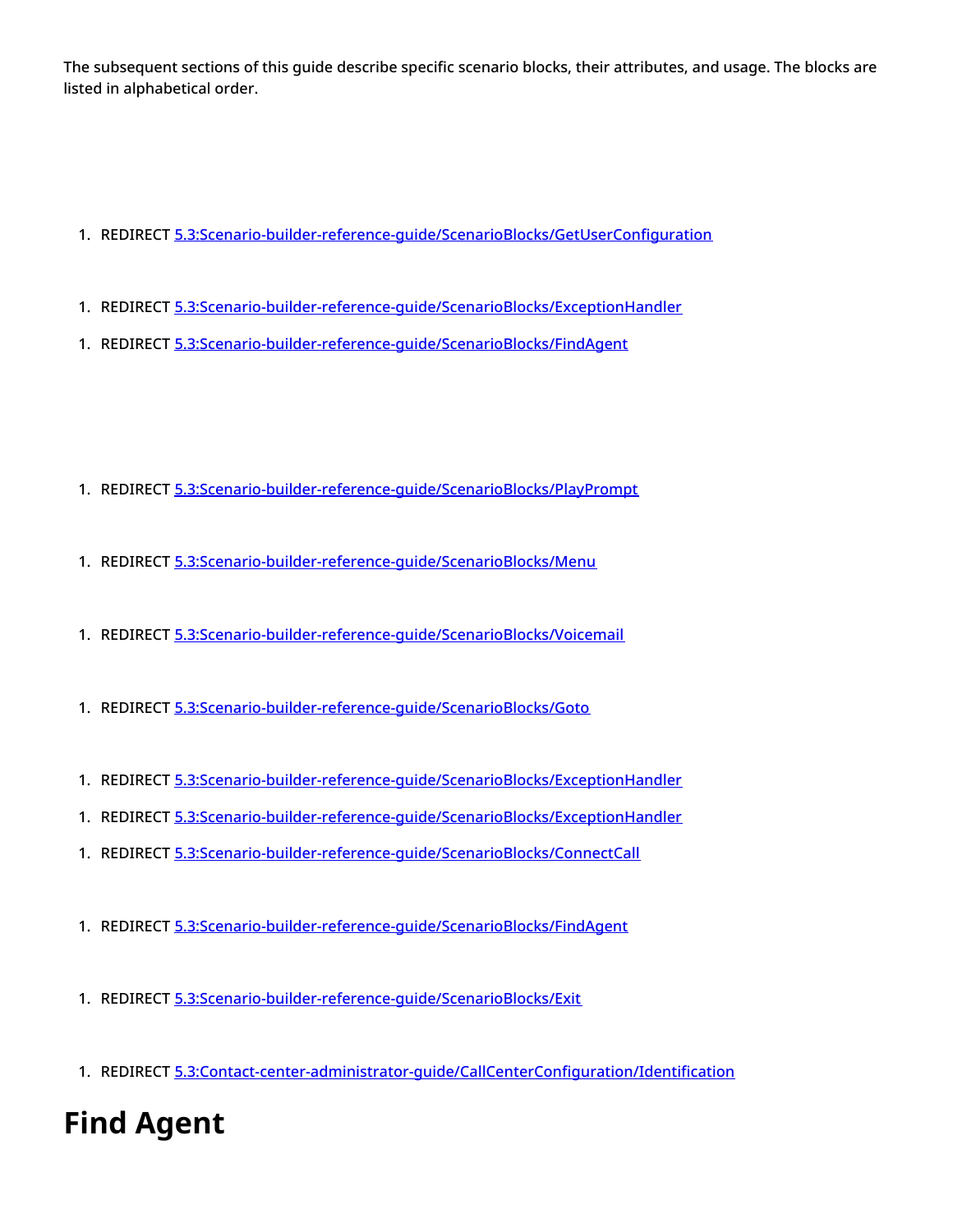In the Scenario Builder application, the Find Agent scenario block finds an agent qualified to handle a given interaction. When the agent becomes available, the block creates a variable called *\$(destination)* and sets it to the agent's phone number (for voice) or username (for chat). Note that **[Omni-Channel](https://help.brightpattern.com/5.3:Scenario-builder-reference-guide/Exercises/HowtoCreateaVoiceScenarioThatRoutesCallerstoLastAgentwithVoicemail/?action=html-localimages-export#topic_contact-center-administrator-guide.2Fomni-channelrouting) Routing settings may determine** the frequency with which certain interaction types are routed to your agents.

Find Agent powered by Bright Pattern

#### **Important:**

The [Connect](https://help.brightpattern.com/5.3:Scenario-builder-reference-guide/Exercises/HowtoCreateaVoiceScenarioThatRoutesCallerstoLastAgentwithVoicemail/?action=html-localimages-export#topic_scenario-builder-reference-guide.2Fconnectchat) Call or Connect Chat block should be used immediately after the Find Agent block to connect the interaction to the identified agent.

For example, the scenario should proceed in the following way:

- 1. The scenario collects data from a caller.
- 2. Based on the collected data, the scenario determines the qualifications necessary to handle the call.
- 3. The scenario uses the Find Agent block to find an agent with the necessary qualifications (e.g., Peter at extension 151).
- 4. That agent's extension is stored internally in the*\$(destination)* variable. In this example, the variable is set to *151*.
- 5. The scenario uses the Connect Call block to distribute the call to the number stored in the*\$(destination)* variable.

Note that the block properties will be different depending on whether it is used in a voice or a chat scenario.

### <span id="page-5-0"></span>**Settings**

#### <span id="page-5-1"></span>**Title text**

*Title text* is the name of the instance of the block. Enter a name in the text field and click the Update button at the bottom of the Edit pane. The new name of the block appears in the flowchart.

#### <span id="page-5-2"></span>**Agent skills required**

You can select the *agent skills required* for handling the interaction.

#### <span id="page-5-3"></span>**Wait condition**

The agent selection rule is expressed as a sequence of escalation intervals with different agent selection criteria defined for each. The term "escalation" implies that each subsequent interval will normally have less stringent selection criteria, thus increasing the probability of finding an agent available to attend to the waiting interaction.

If there are multiple conditions specified in the escalation interval, ALL conditions must match for an agent to be considered. A set of conditions in each interval is independent from conditions in other intervals.

#### <span id="page-5-4"></span>**add Interval**

Any number of escalation intervals can be defined within the expression. The last interval can be finite or infinite (leave the end time empty to use an infinite interval). To specify an interval, first define its length. Then click **add** to define your agent selection condition for this interval, which are as follows.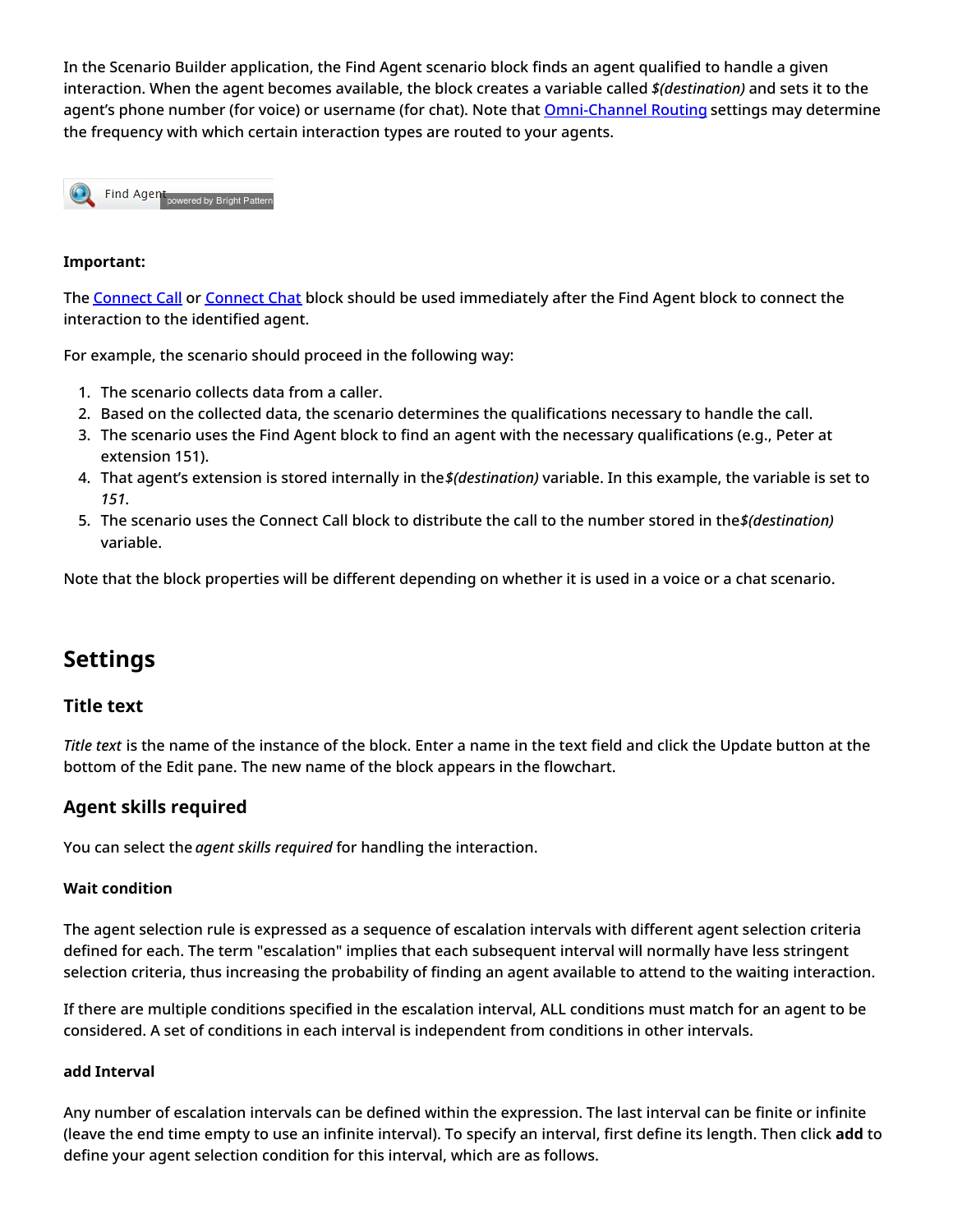- **Skill from skill group** This condition matches the interaction to qualified agents according to skill requirements specified in the preceding [Request](https://help.brightpattern.com/5.3:Scenario-builder-reference-guide/Exercises/HowtoCreateaVoiceScenarioThatRoutesCallerstoLastAgentwithVoicemail/?action=html-localimages-export#topic_scenario-builder-reference-guide.2Frequestskillorservice) Skill or Service blocks. This is the condition that is normally used for skill-based routing. You can define multiple skill groups within the same interval. A minimum acceptable skill level must be assigned to each skill group.
- **Specific skill** This condition matches the interaction to qualified agents according to an explicitly specified skill. This option can be used instead of the option *Skill from skill group* in simple scenarios without IVR-based service/skill selection. You can define multiple skills within the same interval. A minimum acceptable skill level must be assigned to each skill group.
- **Specific skill from variable** This condition matches the interaction to the skill in the specified variable. It can be used as a logical extension of the *Specific agent* option. If a specific agent does not become available within the first interval, the interaction can then be routed to a group of agents who share a particular property with that specific agent (e.g., work in the same office). Such a property can be represented by an **[auxiliary](https://help.brightpattern.com/5.3:Scenario-builder-reference-guide/Exercises/HowtoCreateaVoiceScenarioThatRoutesCallerstoLastAgentwithVoicemail/?action=html-localimages-export#topic_contact-center-administrator-guide.2Fauxiliaryskills) skill**. You can obtain this skill and store it in the specified variable using the property **Skill name** of the Get User [Configuration](https://help.brightpattern.com/5.3:Scenario-builder-reference-guide/Exercises/HowtoCreateaVoiceScenarioThatRoutesCallerstoLastAgentwithVoicemail/?action=html-localimages-export#topic_scenario-builder-reference-guide.2Fgetuserconfiguration) block. This option will ignore any skills requested by the interaction and any agents' skills except the one identified by this variable.
- **Region** This condition matches a customer's region to a user with the same region. If no region is found for the customer, the interaction will be routed to any user; if no user region is set, the user is matched to any interaction. Note that this condition may be combined with other conditions except with the *Agent currently handling this customer* condition.
- **Specific agent** This condition matches the interaction to the specified agent (e.g., the agent who handled the previous interaction with the same customer). The variable's value must be the agent's global identifier in the system configuration (see property **User ID** of the Get User [Configuration](https://help.brightpattern.com/5.3:Scenario-builder-reference-guide/Exercises/HowtoCreateaVoiceScenarioThatRoutesCallerstoLastAgentwithVoicemail/?action=html-localimages-export#topic_scenario-builder-reference-guide.2Fgetuserconfiguration) block). This option is available for the first interval only. If the specified agent is logged out, the next interval will be tried immediately. This option will ignore any of the skills requested by the interaction and any skills possessed by the specified agent.
- **Agent currently handling this customer** This condition matches the agent currently handling the same customer in another type of interaction. For example, during a phone call with an agent, the customer sends an SMS message; the SMS is delivered to the same agent.

#### <span id="page-6-0"></span>**Overflow call handling starts at**

This setting defines at which escalation interval the identified agent will be considered an overflow destination, unless his skills/levels match the skill/level requirements of the preceding escalation intervals.

#### <span id="page-6-1"></span>**HTML code**

*HTML code* defines the HTML page that the customer will use during the chat session. This setting applies to chat scenarios only.

#### <span id="page-6-2"></span>**Initial Message**

For chat scenarios only (see image below), the *initial message* (i.e., first periodic message) is sent in 5 seconds after the interaction enters the queue, and subsequent periodic messages are sent according to the configured timeout, until the interaction leaves the queue.

#### <span id="page-6-3"></span>**Periodic Message**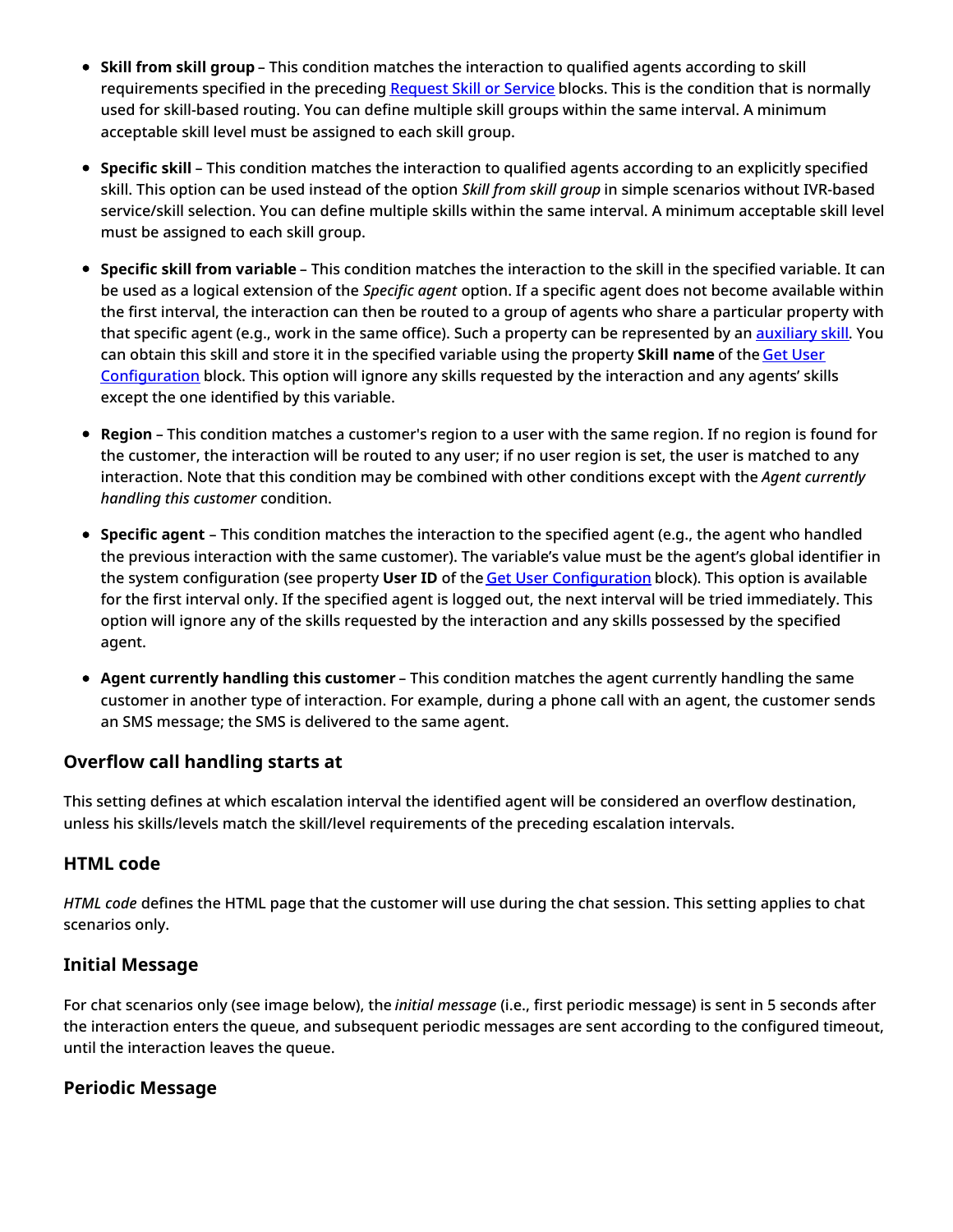For chat scenarios only (see image below), the *periodic message* is used to send a periodic regular text message in the same way that the Send [Message](https://help.brightpattern.com/5.3:Scenario-builder-reference-guide/Exercises/HowtoCreateaVoiceScenarioThatRoutesCallerstoLastAgentwithVoicemail/?action=html-localimages-export#topic_scenario-builder-reference-guide.2Fsendmessage) block does. For example, the periodic message could include [variables](https://help.brightpattern.com/5.3:Scenario-builder-reference-guide/Exercises/HowtoCreateaVoiceScenarioThatRoutesCallerstoLastAgentwithVoicemail/?action=html-localimages-export#topic_scenario-builder-reference-guide.2Fvariables) that provide the customer information about EWT or placement in queue.

### <span id="page-7-0"></span>**Escape button**

The *Escape button* is the key on the telephone keypad (0-9, \*, or #) that a caller can press to exit the queue. When the caller presses the escape button, the scenario executes the Escape Digit conditional exit. Typically in such situations, the scenario sends the caller to a voicemail or terminates the call. This setting applies to voice scenarios only.

#### <span id="page-7-1"></span>**Keep call in queue**

If selected, the scenario will keep the call in queue even if there are no agents currently logged on. If not selected, the No Agents conditional exit will be used. This setting applies to voice scenarios only and finite intervals only. It does not apply to the condition Specific agent.

### <span id="page-7-2"></span>**Virtual Queue option**

The *Virtual Queue option* allows the callers to request a callback instead of waiting for an agent in the queue. Calls that requested callbacks will be waiting in a virtual queue. The decision to offer the callback option is made based on the call's estimated wait time (EWT) in queue. If a caller selects this option, the Callback exit is taken. This exit would normally lead to a Request [Callback](https://help.brightpattern.com/5.3:Scenario-builder-reference-guide/Exercises/HowtoCreateaVoiceScenarioThatRoutesCallerstoLastAgentwithVoicemail/?action=html-localimages-export#topic_scenario-builder-reference-guide.2Frequestcallback) block where the caller's original inbound call will be disconnected while his position in the service queue will be preserved. The callback is made when it is the caller's "turn" to be routed to an agent. Note that the callback option must also be enabled in the general properties of the [corresponding](https://help.brightpattern.com/5.3:Scenario-builder-reference-guide/Exercises/HowtoCreateaVoiceScenarioThatRoutesCallerstoLastAgentwithVoicemail/?action=html-localimages-export#topic_contact-center-administrator-guide.2Fpropertiestab) service.

To enable the *Virtual Queue option*, select the **enable if EWT is greater than** checkbox and specify the threshold EWT; the Virtual Queue option will be offered only if the Estimated Waiting Time for a given call exceeds this threshold value. Specify the Callback button (i.e., the phone key that the caller will have to press to select the Virtual Queue option) to request a callback instead of waiting in the queue. If the Virtual Queue option is selected, the Callback conditional exit will be executed, allowing the scenario to collect the callback data and place the call in the virtual queue (see block Request [Callback\)](https://help.brightpattern.com/5.3:Scenario-builder-reference-guide/Exercises/HowtoCreateaVoiceScenarioThatRoutesCallerstoLastAgentwithVoicemail/?action=html-localimages-export#topic_scenario-builder-reference-guide.2Frequestcallback). The Virtual Queue option applies to voice scenarios only. For more information, see the Virtual Queue [Tutorial](https://help.brightpattern.com/5.3:Scenario-builder-reference-guide/Exercises/HowtoCreateaVoiceScenarioThatRoutesCallerstoLastAgentwithVoicemail/?action=html-localimages-export#topic_virtual-queue-tutorial.2Foverview).

### <span id="page-7-3"></span>**Periodic reminder - repeat every**

This setting allows you to specify the number of seconds you want the scenario to wait between playing the Periodic Reminder prompt. Set this field only if you want the scenario to play the Periodic Reminder prompt. Enter 0 if you want to disable this feature. This setting applies to voice scenarios only.

### <span id="page-7-4"></span>**Other reminders**

This setting allows you to configure one-time prompts to play at specific times (i.e., in seconds); note that these prompts do not repeat. This setting applies to voice scenarios only.

### <span id="page-7-5"></span>**Keep playing hold music while ringing on agent**

If selected, the *Music on hold* will continue after the Find Agent blocks exits; the prompt is stopped only when the subsequent [Connect](https://help.brightpattern.com/5.3:Scenario-builder-reference-guide/Exercises/HowtoCreateaVoiceScenarioThatRoutesCallerstoLastAgentwithVoicemail/?action=html-localimages-export#topic_scenario-builder-reference-guide.2Fconnectcall) Call block actually connects the caller to the destination (destination answers). Otherwise, the caller will hear the ring-back tone from the moment the call is delivered to the agent and until the agent answers. This option only works if the block actually finds an agent; for all conditional exits, the hold music stops immediately. This setting applies to voice scenarios only.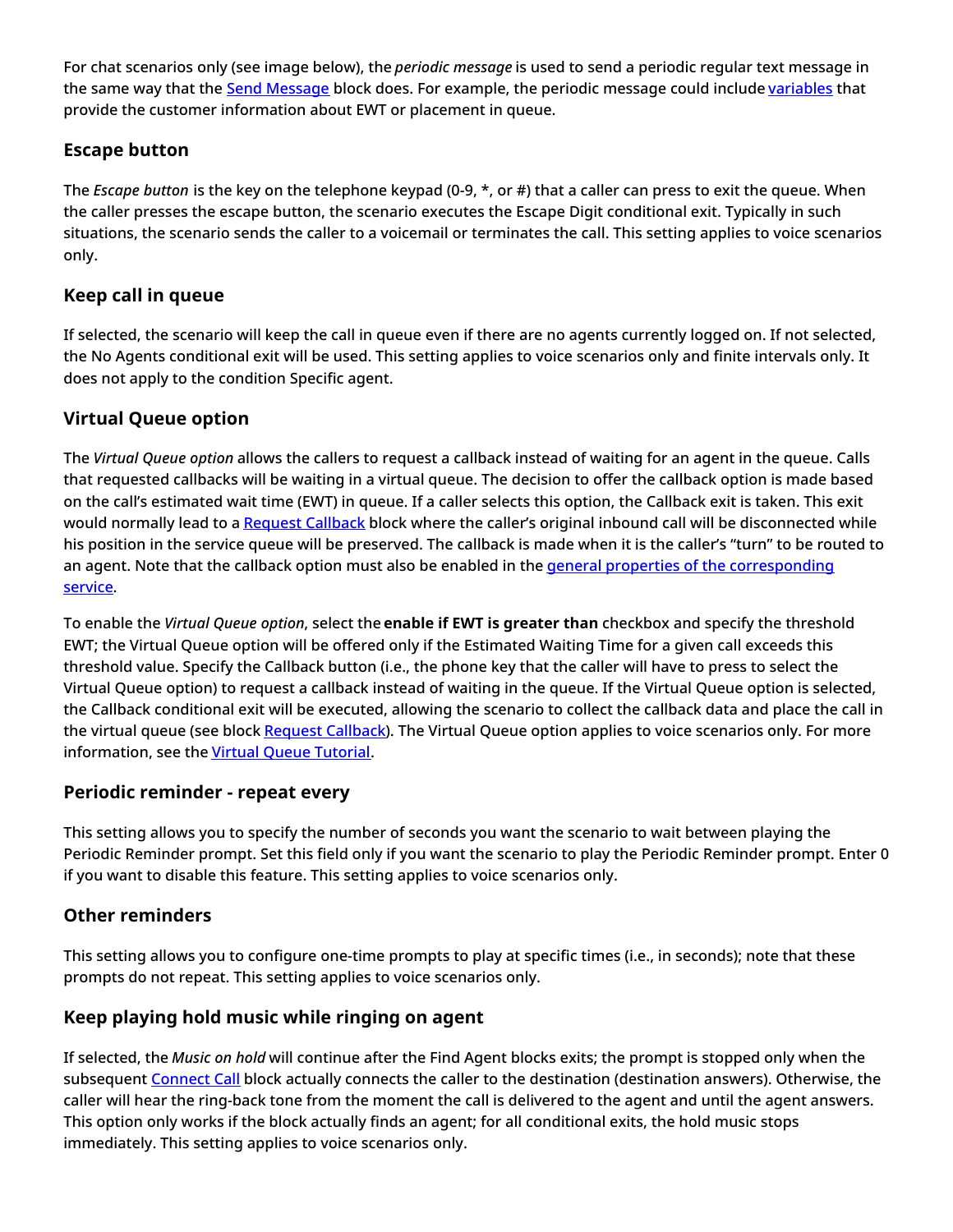### <span id="page-8-0"></span>**Conditional Exits**

The Find Agent block may take one of the following conditional exits: No Agents, Queue Limit, Escape Digit, Callback, or Timeout.

### <span id="page-8-1"></span>**No Agents**

The *No Agents* exit is taken if no agents with matching skills are logged in (or when the last such agent logs out before the call is routed.)

#### <span id="page-8-2"></span>**Queue Limit**

Your service provider may have set up a limit for the number of items you can have queued for distribution to agents simultaneously (for all services combined). If an interaction processed by the given scenario exceeds this limit upon entering the queue, the *Queue Limit* exit will be used. Note that a repeated attempt to place the interaction in the same queue will result in the termination of the scenario.

#### <span id="page-8-3"></span>**Escape Digit**

The caller presses the escape digit to exit the queue. The*Escape Digit* exit will be displayed only if the *Escape button* setting is defined (see below). This exit applies to voice scenarios only.

#### <span id="page-8-4"></span>**Callback**

The *Callback* exit will be taken if the*Virtual Queue* option is offered to and is accepted by the caller. This exit applies to voice scenarios only.

#### <span id="page-8-5"></span>**Time Out**

The *Time Out* exit will appear only if you define one or more escalation intervals for*Agent skills required*, provided that the last interval is finite. The Time Out exit will be taken if the last interval expires before any agents with matching skills become available. Note that if the last matching agent logs out before the timeout expires, the No Agents exit will be taken.

### <span id="page-8-6"></span>**Prompts**

The Find Agent block can play any of the following prompts for the caller: Music on hold, Initial Prompt, EWT Announcement, Virtual Queue availability announcement, or Periodic reminder.

#### <span id="page-8-7"></span>**Music on hold**

The scenario plays the *Music on hold* prompt while the call is in queue. If not defined, the **default** *Hold and queue music* treatment will be played. The *Keep playing hold music while ringing on agent*parameter controls when the music is stopped.

#### <span id="page-8-8"></span>**Initial Prompt**

If defined, this optional *Initial Prompt* will be played to the caller as soon as the call is placed in queue (i.e., before the *Music on hold* starts).